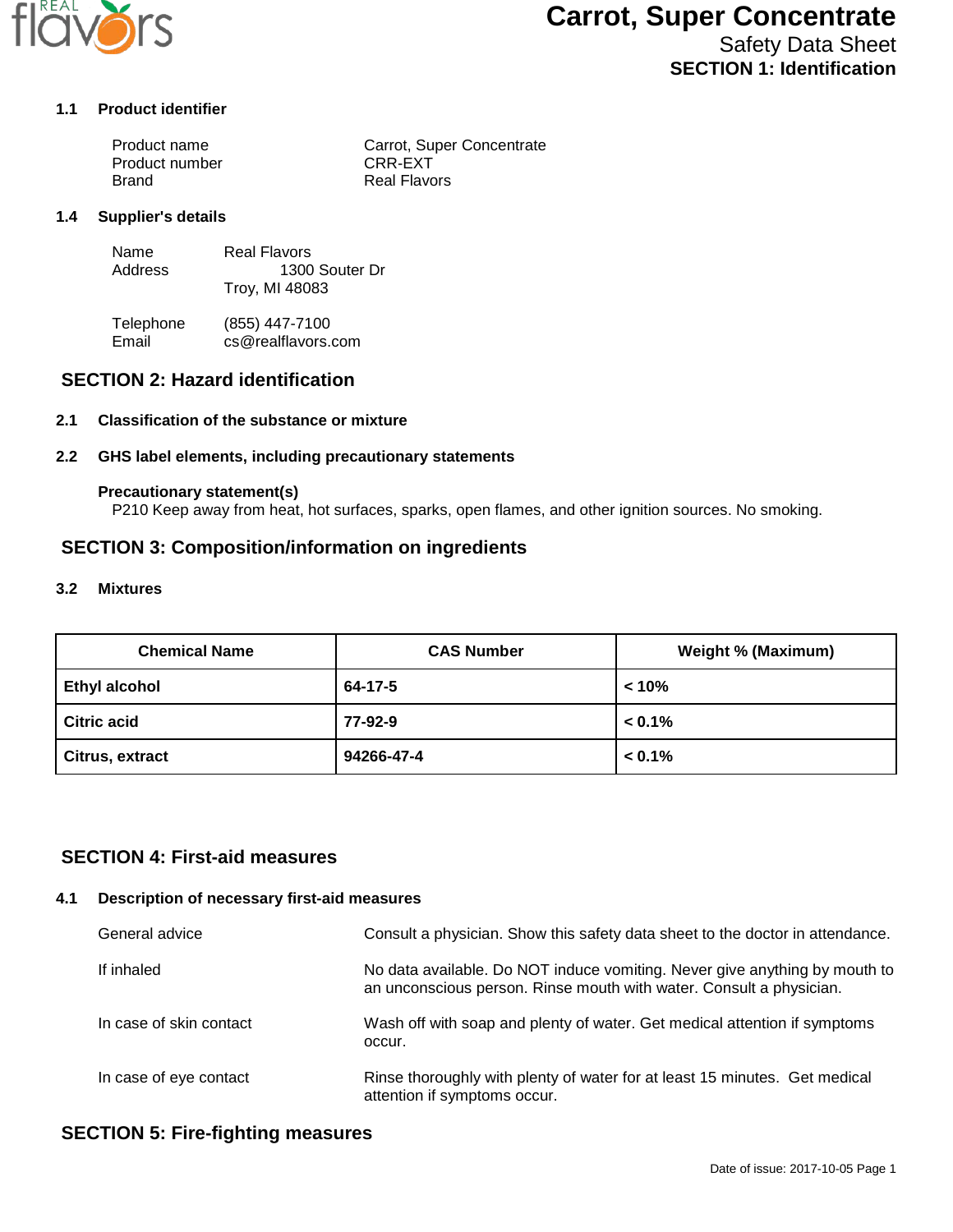

# **Carrot, Super Concentrate**

Safety Data Sheet

#### **5.1 Suitable extinguishing media** Use extinguishing media appropriate for surrounding fire.

**5.2 Specific hazards arising from the chemical** No data available.

**5.3 Special protective actions for fire-fighters** Wear self-contained breathing apparatus for firefighting if necessary.

# **SECTION 6: Accidental release measures**

#### **6.1 Personal precautions, protective equipment and emergency procedures**

Use personal protective equipment. Avoid breathing vapours, mist or gas. Ensure adequate ventilation. Evacuate personnel to safe areas. For personal protection see section 8.

#### **6.2 Environmental precautions**

Prevent further leakage or spillage if safe to do so. Do not let product enter drains.

**6.3 Methods and materials for containment and cleaning up**

Sweep up and shovel. Do not flush with water. Keep in suitable, closed containers for disposal. Contain spillage, soak up with non-combustible absorbent material, (e.g. sand, earth, diatomaceous earth, vermiculite) and transfer to a container for disposal according to local / national regulations (see section 13)

# **SECTION 7: Handling and storage**

#### **7.1 Precautions for safe handling**

Avoid contact with skin and eyes. Avoid inhalation of vapour or mist. Use explosion-proof equipment. Keep away from sources of ignition - No smoking.Take measures to prevent the build up of electrostatic charge. For precautions see section 2.2.

**7.2 Conditions for safe storage, including any incompatibilities** Keep container tightly closed in a dry and well-ventilated place. Containers which are opened must be carefully resealed and kept upright to prevent leakage.

# **SECTION 8: Exposure controls/personal protection**

#### **8.3 Individual protection measures, such as personal protective equipment (PPE)**

#### **Body protection**

Skin Protection: None required with normal household use. Industrial Setting: Protective gloves (for hands) and protective clothing are required where repeated or prolonged skin contact may occur.

#### **Respiratory protection**

No data available.

#### **Environmental exposure controls**

Do not let product enter drains.

# **SECTION 9: Physical and chemical properties**

#### **Information on basic physical and chemical properties**

Liquid, comparable to sample  $\blacksquare$  Appearance/form (physical state, color, etc.)

# **SECTION 10: Stability and reactivity**

# **SECTION 11: Toxicological information**